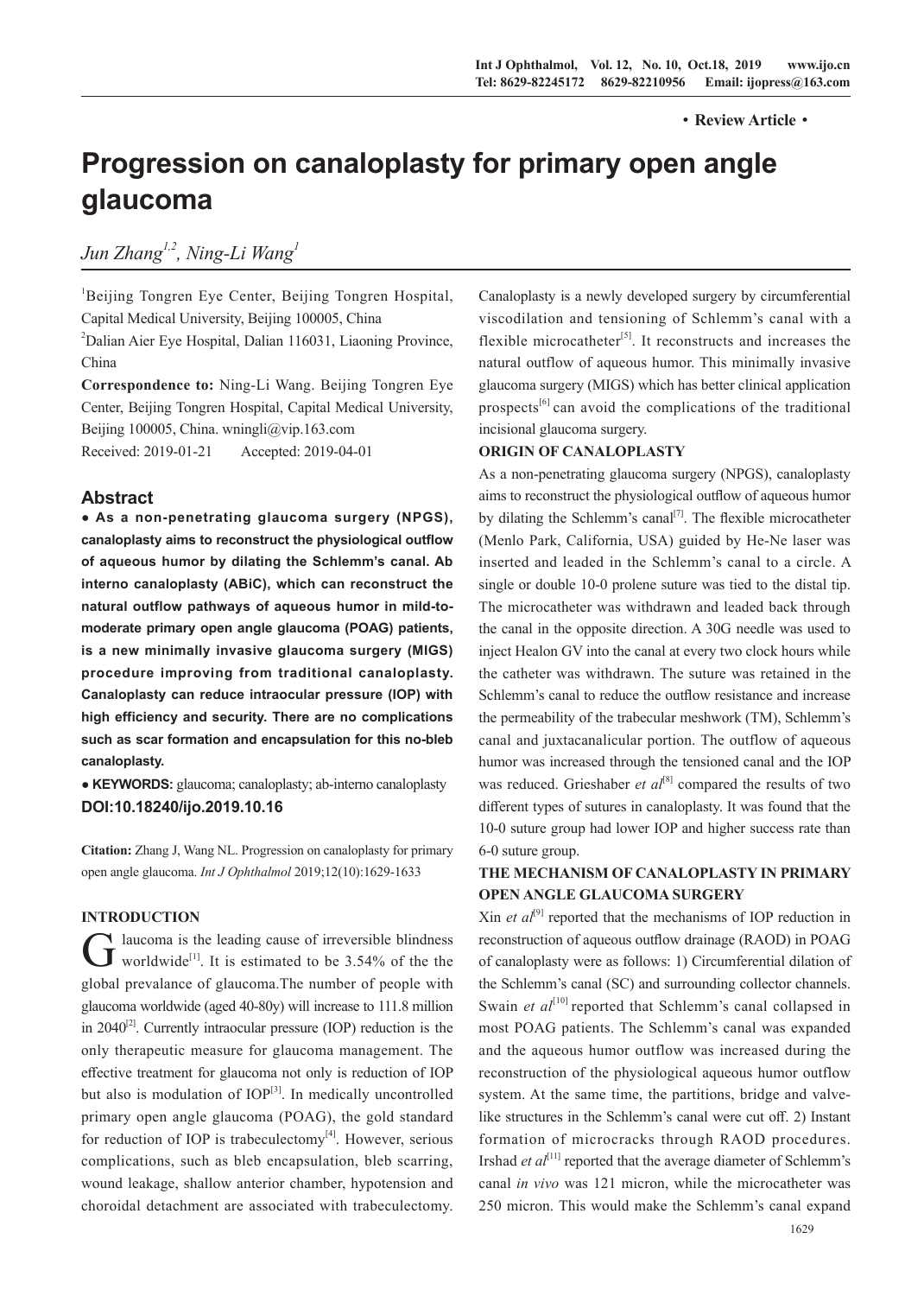sufficiently during the process of microcatheter insertion and viscodilation. The endothelial cells and TM of the Schlemm's canal were broken slightly simultaneously. The micropore of the Schlemm's canal can be directly connected with the surrounding tissue. 3) Formation of more pores, and local detachment between the Schlemm's canal endothelium (SCE) and basement membrane. The resistance of the inner wall of Schlemm's canal restricts aqueous humor outflow. Braakman *et*  $al^{[12]}$  reported that the number of pores on Schlemm's canal wall was reduced in glaucoma patients. More pores of the Schlemm's canal were made by biomechanical tension. The outflow of aqueous humor was increased with the tight junction among endothelial cells, basement membrane and surrounding tissues. 4) Activation of stem cells by constant mechanical stress caused by the tensional suture placed at the anterior part of the Schlemm's canal. Braunger *et al*<sup>[13]</sup> reported that there were a group of typical cells near the Schwalbe line confirmed by immunohistochemical staining. TM stem cells could differentiate into TM cells with phagocytic function by constant mechanical stress in glaucoma patients. Roubeix *et al*<sup>[14]</sup> reported that IOP decreased rapidly and persistently when bone marrow mesenchymal stem cells were injected into the eyes of mice with ocular hypertension. The expression of COT4 and Sox2 markers were up-regulated with the persistence of TM tension. Then TM stem cells differentiate and migrate to repaire the glaucomatous damaged TM and the aqueous humor outflow was increased<sup>[15]</sup>. 5) Reversal of TM herniation. TM was attached to the outer wall of Schlemm's canal under the physiological IOP. However, the TM entered Schlemm's canal to form TM hernia under high IOP. Canaloplasty could relieve TM hernia and dilate Schlemm's canal<sup>[16]</sup>. 6) Mobilization of the reserve of the aqueous drainage. Chang *et*  $al^{[17]}$  reported the segmental outflow of aqueous humor was determined by the uneven distribution of pores and collecting channels in Schlemm's canals. The collecting channels modulated the IOP when it fluctuates. This imbalanced segmental outflow was more prominent in glaucoma patients. 7) Change of SCE phenotype. The endothelium of Schlemm's canal possess the characteristic of lymphocytes and vascular endothelium. The integrity of Schlemm's canal were determined by lymphocyte regulatory factors PROX1 and vascular endothelial growth factor-C/-3. Lymphocytes possess the characteristic of drainage. The IOP of some incisional filtration surgery with failed bleb was well controlled, which may be related to the stimulated lymphocyte configuration cells. These cells could restore and reconstruct the physiological drainage function of Schlemm's canal. 8) Strengthened mechanical induction and conduction of TM: Fuchshofer and Tamm<sup>[18]</sup> reported that the degenerated TM would cause the increase of resistance of aqueous humor outflow. The hardness of the aqueous humor outflow system

was depended on TM and extracellular matrix. Changes in tissue hardness could also lead to changes in  $TM<sup>[19]</sup>$ . Continuous biomechanical tension by suture in canaloplasty could stimulate the cellular regulation of TM and extracellular matrix. It could also activate stem cells to secrete cytokines. These molecules and cytokines could adjust and repair the dysfunctional microenvironment of TM.

# **COMPARISONS BETWEEN CANALOPLASTY AND OTHER TYPES OF GLAUCOMA SURGERY FOR POAG**

Compared with trabeculectomy, canaloplasty has the following advantages: 1) no filtering bleb formation; 2) without antimetabolites; 3) rapid visual recovery; 4) fewer complications; 5) simple postoperative nursing; 6) stable postoperative IOP. Khaimi<sup>[20]</sup> reported that canaloplasty was as effective as trabeculectomy. Compared to trabeculectomy complications, many of these problems were easily resolved and some should perhaps not be classified as complications at all. As noted earlier, a study by Grieshaber<sup>[21]</sup> showed that the absence of microhyphaema on the first postoperative day actually seems to be a negative prognostic indicator in uneventful canaloplasty procedures in patients with POAG. It is reported that the success rates of trabeculectomy were 80%, 66.2% and 42% in 2, 3 and 4y respectively, while canaloplasty was 76%, 52.9% and 21% respectively<sup>[22]</sup>. Harvey and Khaimi<sup>[23]</sup> reported that canaloplasty had repeatedly been shown to be safe and effective at significantly lowering IOP and medication dependence in different patient populations with POAG. Whites, blacks and selected Asian patients responded similarly to canaloplasty making this procedure favorable for many races despite the more robust scar tissue formation seen in blacks or the narrower angle anatomy seen in Asians. Interventions of failed filtering blebs include needling, subconjunctival injection of 5-FU and other complicated post-operative nursing. Most postoperative patients of trabeculectomy have the ocular surface problem. Heidelberg corneal scan revealed conjunctival microcysts formation and dilatation of aqueous veins which suggested that canaloplasty could increase aqueous humor passing through sclera and conjunctiva. It was also the mechanism of IOP reduction in canaloplasty $^{[24]}$ .

The integrity and function of Schlemm's canal could be assessed by blood reflux which could be observed by gonioscopy examination or Schlemm's canal fluorescence angiography. Congestion and emptying of Schlemm's canal were slower in mild-to-moderate glaucoma and there was almost no blood filling in advanced glaucoma. When IOP was below 30 mm Hg, the distribution of blood reflux was consistent; when IOP was between 30-40 mm Hg, blood reflux was dotted and patchy; when IOP was above 50 mm Hg, there was almost no blood reflux. Poor blood filling in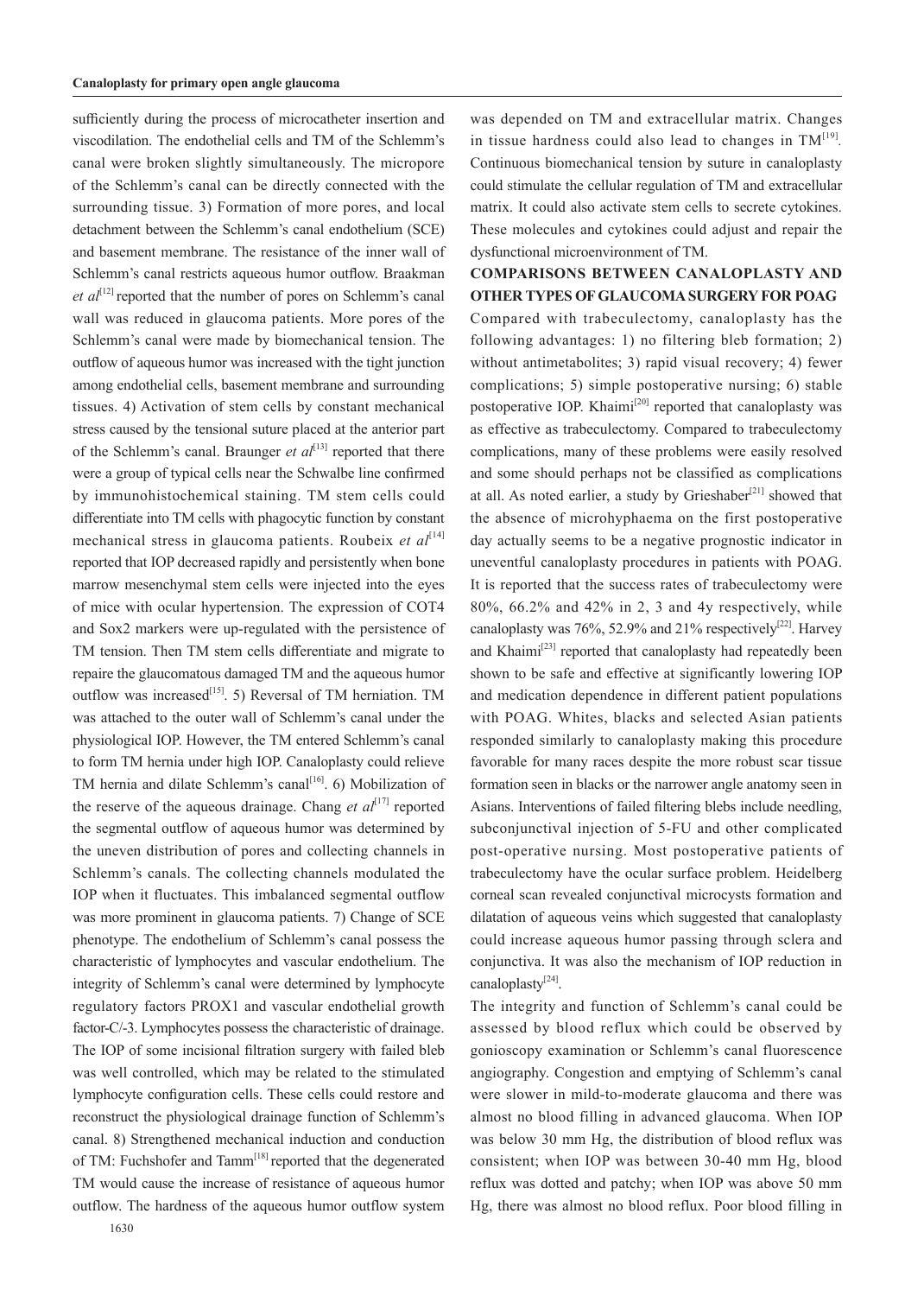Schlemm's canal indicated the poor outcome of canaloplasty. Gandolfi *et al*<sup>[25]</sup> and Rekas *et al*<sup>[26]</sup> reported a prospective randomized controlled study of the safety and efficacy of canaloplasty and non-penetrating deep sclerectomy. Totally 29 eyes underwent canaloplasty and 30 eyes underwent deep sclerectomy. IOP in the canaloplasty group decreased from 19.0±6.9 to 12.6±2.7 mm Hg, and in the non-penetrating deep sclerectomy group decreased from 19.1 $\pm$ 5.8 to 14.3 $\pm$ 3.5 mm Hg (*P*<0.05). There was no significant difference in IOP and dosage of glaucoma drugs between the two groups before and 12mo after operation respectively (*P*>0.05). The success rates of the two groups were 79.0% and 76.9% (*P*=0.701). Anterior chamber hyphema (58.0%) was the most common complication in canaloplasty group. Filtering bleb fibrosis (26.7%) was the most common complication in the non-penetrating deep sclerectomy group. The patients in canaloplasty group did not need special nursing postoperatively. But in deep sclerectomy group, 58.7% needed postoperative intervention including 5-FU subconjunctival injection, scleral suture removal or dialysis and filtering bleb needling.

# **ADVERSE EVENTS AND COMPLICATIONS ASSOCIATED WITH CANALOPLASTY**

When compared with trabeculectomy, canaloplasty offers a more favorable side effects profile<sup>[23]</sup>. Inability to cannulate Schlemm's canal, Descemet's membrane detachment and improper microcatheter passage are the main side effects of canaloplasty. Postoperative microhyphaema is a positive prognostic indicator in canaloplasty<sup>[27]</sup>. The outflow of blood from the collector channels indicated that the channels of aqueous humor outflow was opened and effective. There were 1.9% patients with TM damaged by suture and 26% patients unfinished with tension suture placed in the canaloplasty. There were 11% postoperative choroidal detachment, 9.8% hypotension and 9.1% Descemet's membrane detachment. There were 1.6% IOP higher than 30 mm Hg postoperatively related to Schlemm's canal collapsed and the collector channels' opening closed. The tension of sutures in canaloplasty varies with each individual. Loose suture could not reduce the drainage resistance and IOP. Tight suture could increase the drainage resistance of aqueous humor by narrowing the TM gap $<sup>[7]</sup>$ .</sup>

# **CANALOPLASTY COMBINED WITH OTHER OPERATIONS AND DRAINAGE IMPLANTATION IN POAG**

In POAG, canaloplasty combined with phacoemulsification can reduce IOP more significantly than single operation<sup>[28]</sup>. Stegmann Schlemm canal dilator was a new implantable device that would make canaloplasty a simple, controllable and reproducible procedure. The material of the expander was polyimide resin, biocompatible, and non-metallic. The device has a diameter of 240 microns that was used to expand TM and Schlemm's canal permanently. Grieshaber *et al*<sup>[29]</sup> reported that 45 patients with POAG of white race who were treated with medication for uncontrolled IOP (IOP was still >21 mm Hg at the maximum dose of two or more antiglaucoma medications and in the middle stage, with optic cup enlargement and corresponding visual field defect in advanced glaucoma) underwent canaloplasty combined with Stegmann Schlemm canal dilator. It showed that 98% of the patients had IOP less than 21 mm Hg, 88% less than 18 mm Hg, 86% less than 16 mm Hg and no anti-glaucoma drugs were used in all patients in twoyear follow-up.

### **EVOLUTION, ADVANTAGES AND DISADVANTAGES OF INTERNAL CANALOPLASTY FOR POAG**

Ab interno canaloplasty (ABiC) is a new type of minimally invasive surgery for glaucoma<sup>[30]</sup>. The incision is about  $1.5$ -1.8 mm wide through the temporal transparent cornea. After injecting viscoelastic agent into the anterior chamber, the microcatheter is inserted into the anterior chamber. The TM and the inner wall of Schlemm's canal are cut horizontally with gonioscope. The incision is about 1 mm wide and the tip of iTrack is inserted into Schlemm's canal. The TM tissue herniated in the Schlemm's canal is separated by injecting viscoelastic agent every two o'clock while withdrawing the microcatheter. ABiC remove the henia of TM in Schlemm's canal and collector channels by expanding Schlemm's canal entirely. ABiC has completely restored the aqueous humor drainage system as traditional canaloplasty. ABiC could restore complete conjunctival and scleral tissue with no permanent implants. ABiC has the following advantages: 1) Restoring of aqueous humor drainage system with safe and effective IOP reduction for mild-to-moderate POAG. 2) Small incision, quick healing and less nursing postoperatively. 3) An option for glaucoma patients without permanent implants. 4) No filtering bleb formation and no bleb-related complications. ABiC does not affect the further incisional glaucoma surgery. The disadvantage of ABiC are: 1) The target IOP may not reached to low teen for advanced glaucoma. 2) Primary angleclosure glaucoma (PACG) and secondary glaucoma related to iritis, neovascular glaucoma, angle-recession glaucoma are not the indications for ABiC. 3) Expensive surgical equipment and long learning curve.

#### **FUTURE APPLICATION OF CANALOPLASTY IN GENE THERAPY FOR POAG**

The method of reducing permanent outflow resistance through gene therapy has attracted extensive attention of researchers. But the safety and effectiveness of TM-targeted gene therapy needed to be further developed. Canaloplasty can be used for direct delivery of gene vectors in Schlemm's canal and TM for gene therapy of POAG. Tian and Kaufman $[31]$  reported that Schlemm's canal and the cells of the inner wall of the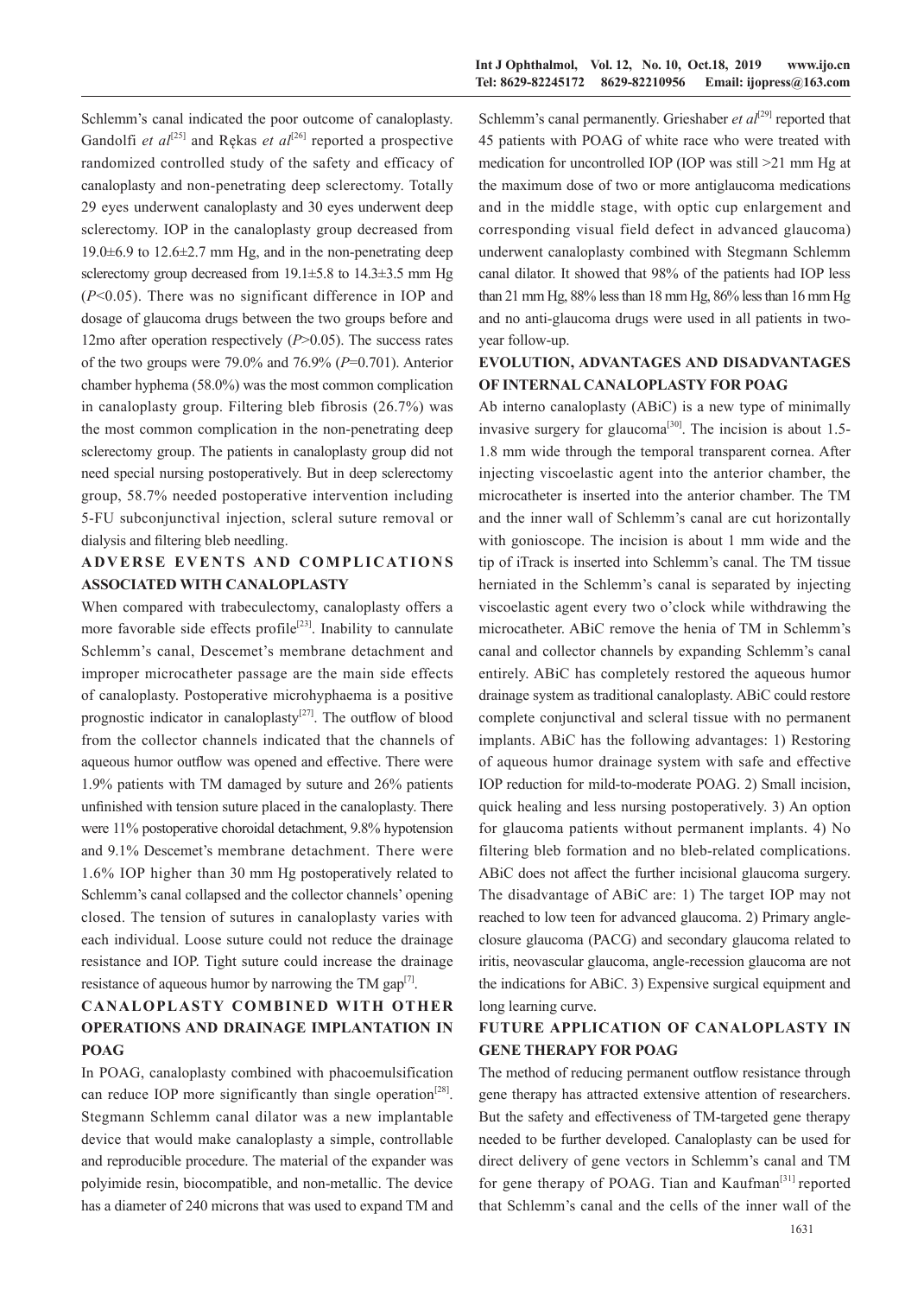juxtacanalicular tissue were the target of gene therapy. Gene therapy by canaloplasty could transfer nucleic acid vector to the target tissue and improve its expression which can reduce the resistance of aqueous humor outflow. Gene therapy can permanently reduce the outflow resistance of aqueous humor with the development of molecular biology and gene technology. At present, TM targeting gene therapy includes dominant inhibition of Rho gene, Rho kinase, exoenzyme C3 transferase, calmodulin binding protein and so  $\text{on}^{[32]}$ . Gene therapy for POAG can induce immune inflammation in anterior chamber by injecting gene carrier material through corneal incision. Thus, gene vector is loaded into Schlemm's canal by canaloplasty. Virus vectors from Schlemm's canal to TM increases substantially for Schlemm's canal to break slightly when injected the viscoelastic agent. Additionally, the transgene expression at the TM/Schlemm's canal is further enhanced by expression of the whole Schlemm's canal. No immune inflammation was induced in anterior chamber by canaloplasty gene therapy for POAG.

### **PROSPECT**

POAG is a major public health problem with its increasing prevalence and substantial impact on quality of life for patients, their families, and caregivers. MIGS procedures could reduce IOP with lower risk than traditional filtration surgery. Canaloplasty is an option for mild-to-moderate POAG and antimetabolites are not needed. There is no filtering bleb formation and less surgical induced astigmatism (SIA) in this minimally invasive operation<sup>[33]</sup>. For its safety and effectiveness, canaloplasty will change the current concept of POAG. Canaloplasty focus on reconstruct of the aqueous humor physiological drainage directly. Continuous stretching of sutures in Schlemm's canal promotes and strengthens the drainage of aqueous humor. Future research should focus on how to simplify the operation procedure. ABiC is the most minimally invasive canaloplasty at present. It can reduce the economic burden of glaucoma medications, avoid the complications of traditional glaucoma filtration surgery and lessen the complex postoperative care. Canaloplasty will play an important role in POAG treatment.

#### **ACKNOWLEDGEMENTS**

#### **Conflicts of Interest: Zhang J,** None; **Wang NL,** None. **REFERENCES**

1 Bossuyt J, Vandekerckhove G, De Backer TL, Van de Velde S, Azermai M, Stevens AM, Kestelyn P, Raemdonck T, Segers P, Vanmolkot F, Van Bortel LM. Vascular dysregulation in normal-tension glaucoma is not affected by structure and function of the microcirculation or macrocirculation at rest: a case-control study. *Medicine (Baltimore)* 2015;94(2):e425.

2 Tham YC, Li X, Wong TY, Quigley HA, Aung T, Cheng CY. Global prevalence of glaucoma and projections of glaucoma burden through 2040: a systematic review and meta-analysis. *Ophthalmology* 2014;121(11):2081-2090.

3 Caprioli J, Kim J. Intraocular pressure fluctuation: is it important? *J Ophthalmic Vis Res* 2018;13(2):170.

4 Klink T, Sauer J, Körber NJ, Grehn F, Much MM, Thederan L, Matlach J, Salgado JP. Quality of life following glaucoma surgery: canaloplasty versus trabeculectomy. *Clin Ophthalmol* 2015;9:7-16.

5 Lewis RA, von Wolff K, Tetz M, Koerber N, Kearney JR, Shingleton BJ, Samuelson TW. Canaloplasty: circumferential viscodilation and tensioning of Schlemm canal using a flexible microcatheter for the treatment of open-angle glaucoma in adults: two-year interim clinical study results. *J Cataract Refract Surg* 2009;35(5):814-824.

6 Richter GM, Coleman AL. Minimally invasive glaucoma surgery: current status and future prospects. *Clin Ophthalmol* 2016;10:189-206.

7 Grieshaber MC. Viscocanalostomy and canaloplasty: ab externo schlemm's canal surgery. *Dev Ophthalmol* 2017;59:113-126.

8 Grieshaber MC, Pienaar A, Olivier J, Stegmann R. Comparing two tensioning suture sizes for 360 degrees viscocanalostomy (canaloplasty): a randomised controlled trial. *Eye (Lond)* 2010;24(7):1220-1226.

9 Xin C, Tian N, Li M, Wang HZ, Wang NL. Mechanism of the reconstruction of aqueous outflow drainage. *Sci China Life Sci* 2018; 61(5):534-540.

10 Swain DL, Ho J, Lai JL, Gong HY. Shorter scleral spur in eyes with primary open-angle glaucoma. *Invest Ophthalmol Vis Sci* 2015;56(3): 1638-1648.

11 Irshad FA, Mayfield MS, Zurakowski D, Ayyala RS. Variation in Schlemm's canal diameter and location by ultrasound biomicroscopy. *Ophthalmology* 2010;117(5):916-920.

12 Braakman ST, Read AT, Chan DW, Ethier CR, Overby DR. Colocalization of outflow segmentation and pores along the inner wall of Schlemm's canal. *Exp Eye Res* 2015;130:87-96.

13 Braunger BM, Ademoglu B, Koschade SE, Fuchshofer R, Gabelt BT, Kiland JA, Hennes-Beann EA, Brunner KG, Kaufman PL, Tamm ER. Identification of adult stem cells in Schwalbe's line region of the primate eye. *Invest Ophthalmol Vis Sci* 2014;55(11):7499-7507.

14 Roubeix C, Godefroy D, Mias C, Sapienza A, Riancho L, Degardin J, Fradot V, Ivkovic I, Picaud S, Sennlaub F, Denoyer A, Rostene W, Sahel JA, Parsadaniantz SM, Brignole-Baudouin F, Baudouin C. Intraocular pressure reduction and neuroprotection conferred by bone marrow-derived mesenchymal stem cells in an animal model of glaucoma. *Stem Cell Res Ther* 2015;6:177.

15 Yun HM, Zhou Y, Wills A, Du YQ. Stem cells in the trabecular meshwork for regulating intraocular pressure. *J Ocular Pharmacol Ther* 2016;32(5):253-260.

16 Zhang YY, Toris CB, Liu Y, Ye W, Gong HY. Morphological and hydrodynamic correlates in monkey eyes with laser induced glaucoma. *Exp Eye Res* 2009;89(5):748-756.

17 Chang JYH, Folz SJ, Laryea SN, Overby DR. Multi-scale analysis of segmental outflow patterns in human trabecular meshwork with changing intraocular pressure. *J Ocular Pharmacol Ther* 2014;30(2-3):213-223.